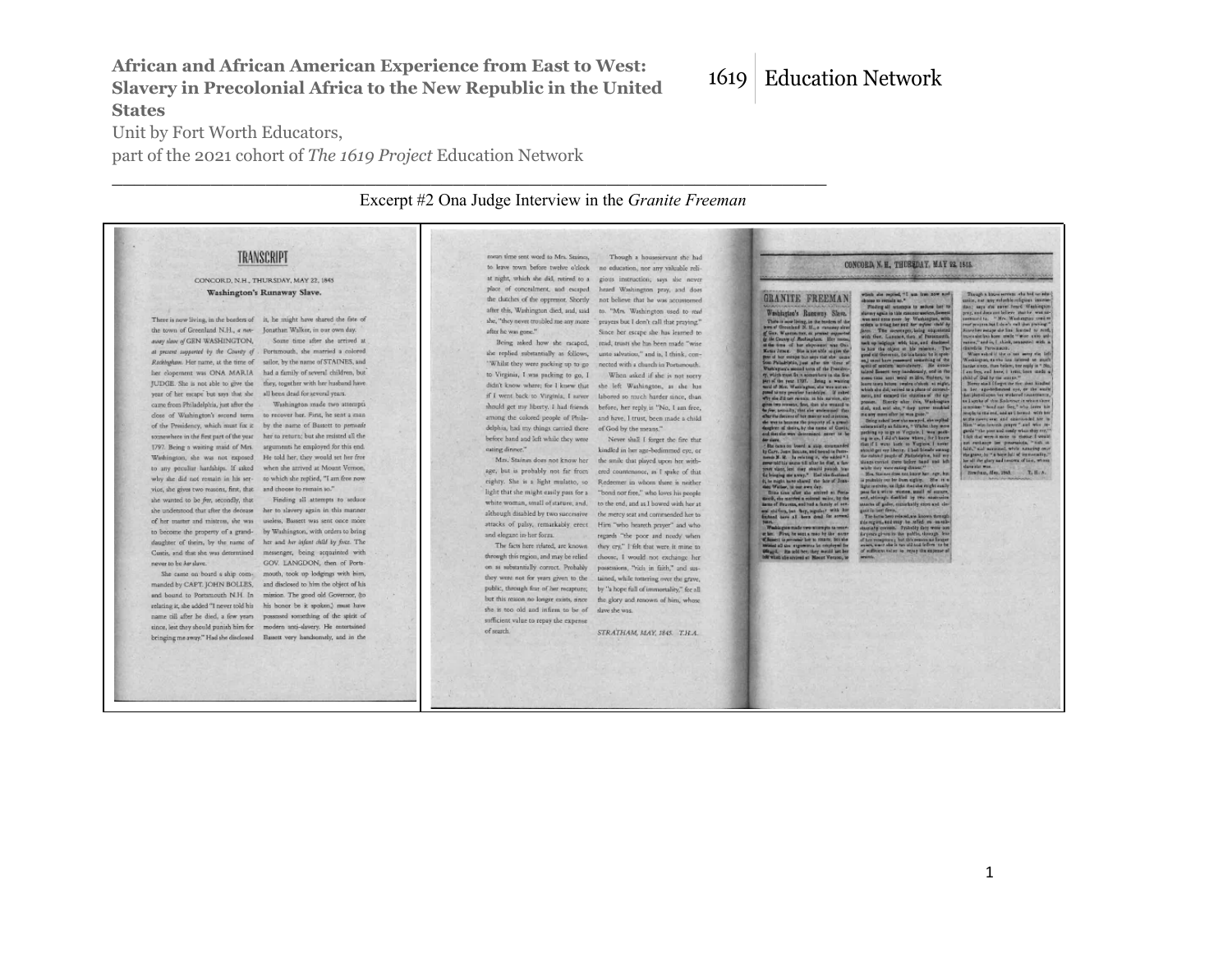#### **African and African American Experience from East to West: Slavery in Precolonial Africa to the New Republic in the United States** Unit by Fort Worth Educators,

#### part of the 2021 cohort of *The 1619 Project* Education Network

Transcription of Ona Judge's Interview in the *Granite Freeman*

\_\_\_\_\_\_\_\_\_\_\_\_\_\_\_\_\_\_\_\_\_\_\_\_\_\_\_\_\_\_\_\_\_\_\_\_\_\_\_\_\_\_\_\_\_\_\_\_\_\_\_\_\_\_\_\_\_\_\_\_\_\_\_\_\_

# "Washington's Runaway Slave"

from *The Granite Freeman, Concord, New Hampshire* (May 22, 1845); reprinted in *Frank W. Miller's Portsmouth New Hampshire Weekly*, June 2, 1877, under the title "Washington's Runaway Slave, and How Portsmouth Freed Her." Author: Rev. T.H. Adams

There is now living in the borders of the town of Greenland, N.H., a runaway slave of Gen. Washington, at present supported by the County of Rockingham. Her name at the time of her elopement was ONA MARIA JUDGE. She is not able to give the year of her escape, but says that she came from Philadelphia just after the close of Washington's second term of the Presidency, which must fix it somewhere in the [early?] part of the year 1797.

Being a waiting maid of Mrs. Washington, she was not exposed to any peculiar hardships. If asked why she did not remain in his service, she gives two reasons, first, that she wanted to be free; secondly that she understood that after the decease of her master and mistress, she was to become the property of a grand-daughter of theirs, by name of Custis, and that she was determined never to be her slave.

Being asked how she escaped, she replied substantially as follows, "Whilst they were packing up to go to Virginia, I was packing to go, I didn't know where; for I knew that if I went back to Virginia, I should never get my liberty. I had friends among the colored people of Philadelphia, had my things carried there beforehand, and left Washington's house while they were eating dinner."

She came on board a ship commanded by CAPT. JOHN BOLLES, and bound to Portsmouth, N.H. In relating it, she added, "I never told his name till after he died, a few years since, lest they should punish him for bringing me away."

Washington made two attempts to recover her. First, he sent a man by the name of Bassett to persuade her to return; but she resisted all the arguments he employed for this end. He told her they would set her free when she arrived at Mount Vernon, to which she replied, "I am free now and choose to remain so."

## 1619 Education Network